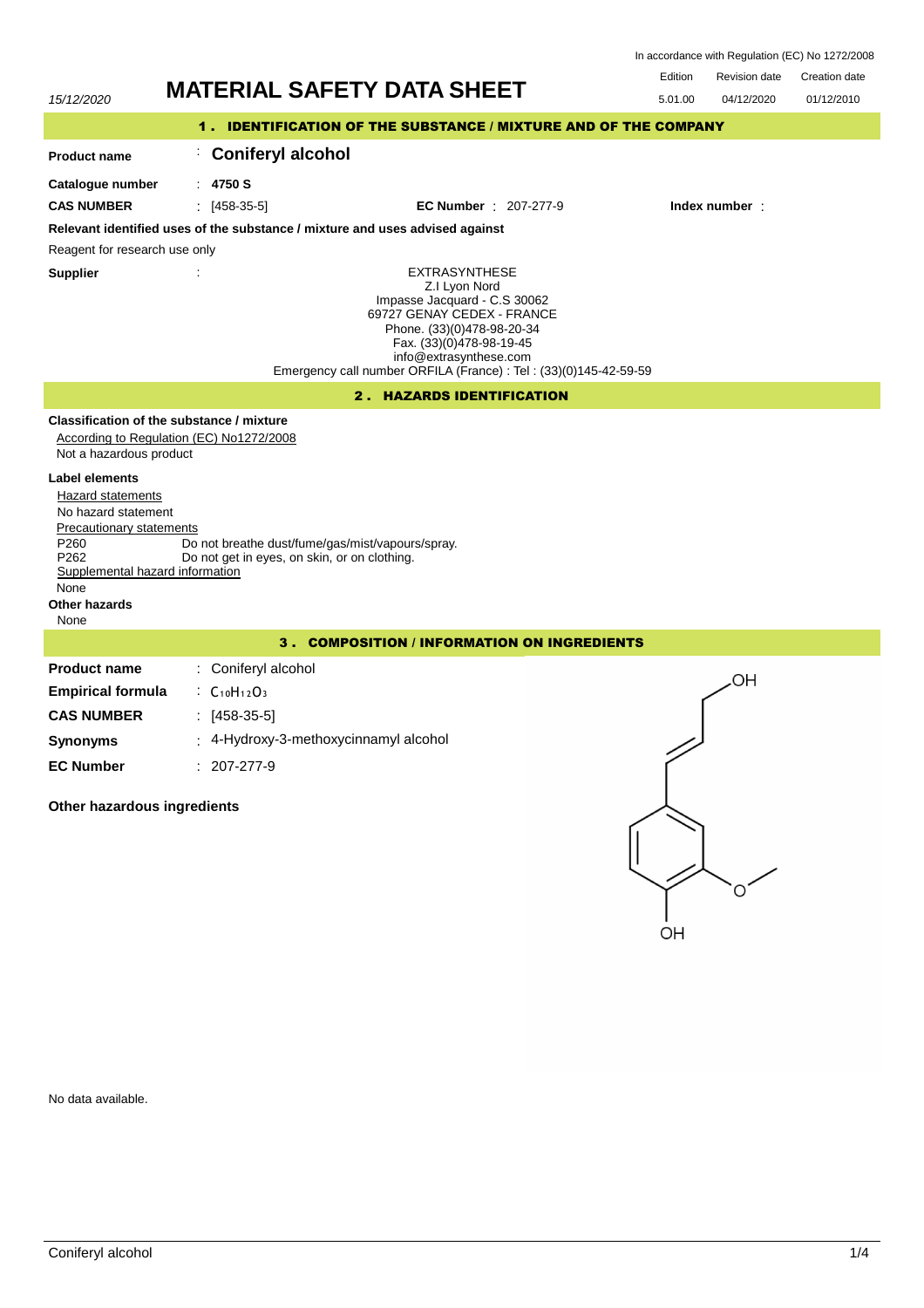#### 4 . FIRST AID MEASURES

## **Inhalation**

In case of inhalation, move the victim to fresh air. If breathing is difficult, put the victim on oxygen. If breathing stops, carry out artificial respiration.

# **In case of skin contact**

Wash thoroughly with water and soap.

## **In case of eye contact**

Rinse well with plenty of water for at least 15 minutes.

#### **Ingestion**

Do not make an unconscious person vomit or swallow anything. Rinse the mouth thoroughly with water.

5 . FIRE-FIGHTING MEASURES

## **Extinguishing media**

Carbon dioxide, dry powder.

#### **Special hazards arising from the substance**

Harmful/toxic vapours, carbon oxides may be released during the fire.

## **Advise for fire-fighters**

Wear an autonomous breathing apparatus and suitable protection clothing against chemical agents.

## 6 . ACCIDENTAL RELEASE MEASURES

## **Personal precautions**

Use personal protective equipment. Evacuate the personnel from the contaminated zone. Ensure adequate ventilation.

## **Environnemental precautions**

Keeping away from drains, surface and ground waters.

#### **Methods and materials for containment and cleaning up**

Clean up without creating dust and place in adapted and sealed containers for elimination. Wash the contaminated aera with water and soap. Confine washing water and dispose of it complying with the local regulations. After cleaning, quickly eliminate traces of water with a product absorbing liquids (for example : sand, sawdust, universal binder, Kieselguhr).

# 7 . HANDLING AND STORAGE

## **Precautions for safe handling**

Avoid formation of dust. Avoid contact with skin and eyes. During handling, wear suitable personal protective equipment (see section 8). Follow the normal measures for preventive fire protection.

## **Specific handling**

No data available.

# **Specific end use(s)**

No data available

#### **Conditions for safe storage, including any incompatibilities**

Store in a cool well-ventilated place. Keep container tightly closed in a dry place away from light.

#### Store at <- 15°C

8 . EXPOSURE CONTROL/PERSONAL PROTECTION

## **Respiratory protection**

Wear imperatively an appropriated mask/respirator, tested and approved by standards such as NIOSH (US) or CEN (EU).

# **Hand protection**

Handle with protective gloves. The selected gloves have to satisfy the specifications of EU Directive 89/686/EEC and the standard EN 374 derived from it.

### **Eye protection**

Wear safety glasses.

#### **Skin protection**

Wear suitable protective clothing according to the quantity and the level of activity of the substance at the workplace.

# 9 . PHYSICAL AND CHEMICAL PROPERTIES

#### **Information on basic physical and chemical properties**

| Physical state        | : Powder                  |
|-----------------------|---------------------------|
| Color                 | : White to beige coloured |
| Solubility in         | : No data available.      |
| Melting point         | : No data available.      |
| Initial boiling point | : No data available.      |
| Flash point           | : No data available.      |
| рH                    | : No data available.      |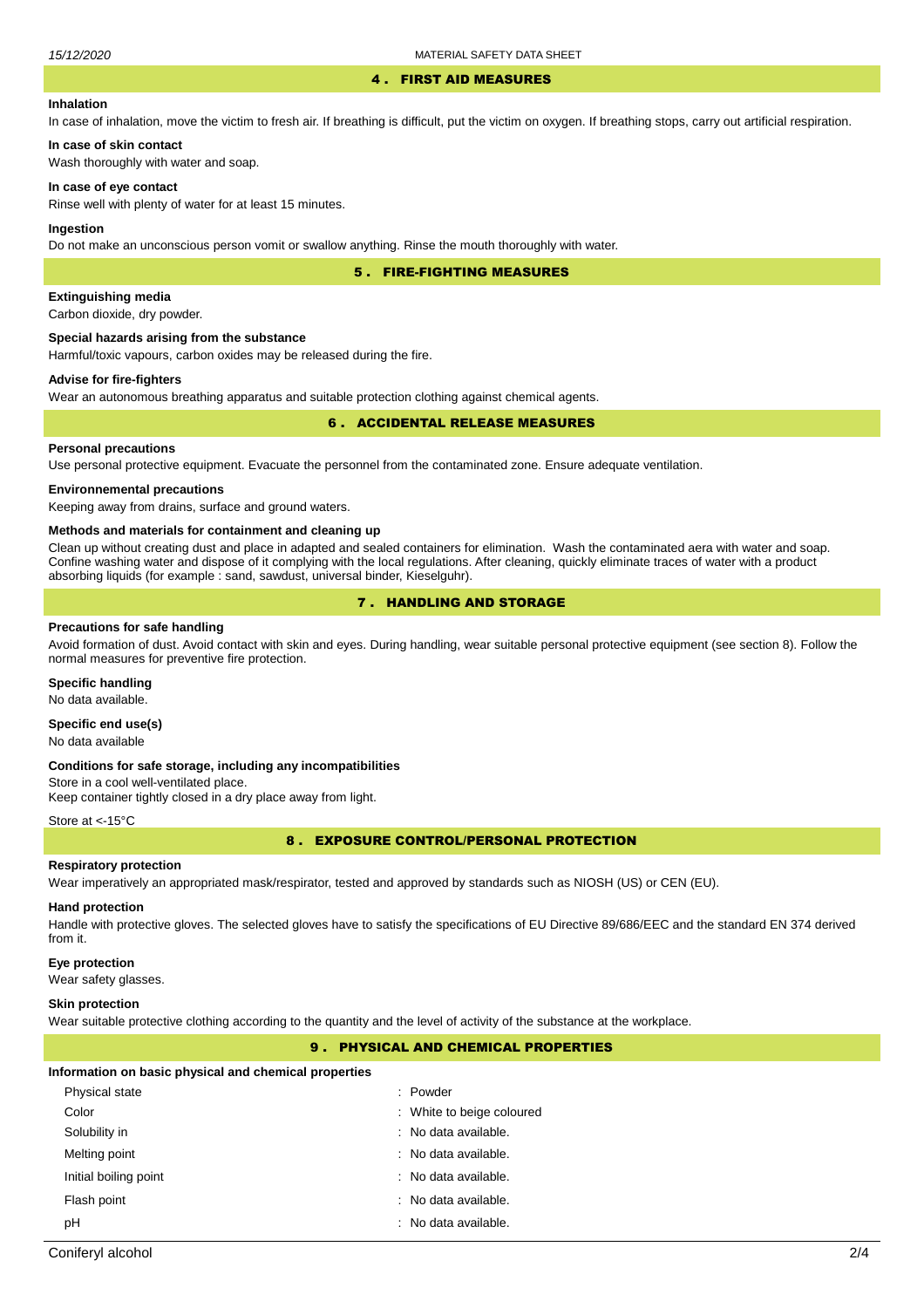| 15/12/2020 |                                        | MATERIAL SAFETY DATA SHEET |  |
|------------|----------------------------------------|----------------------------|--|
|            | Partition coefficient: n-octanol/water | No data available.         |  |
|            | Auto-ignition temperature              | : No data available.       |  |
|            | Decomposition temperature              | : No data available.       |  |

Viscosity : No data available.

# **Other information**

# No data available

10 . STABILITY AND REACTIVITY

# **Reactivity**

No data available.

## **Chemical stability**

Stable under recommanded storage conditions.

## **Possibility of hazardous reactions**

No hazardous reactions during storage and handling complying with the instructions.

**Conditions to avoid**

No data available.

## **Incompatible materials**

No data available.

## **Hazardous decomposition products**

No hazardous decomposition products if the instructions for handling and storage are respected. During high overheating of the substance or during a fire, hazardous decomposition products may be produced.

11 . TOXICOLOGICAL INFORMATION

#### **Acute oral toxicity**

No data available.

## **Acute dermal toxicity**

No data available.

## **Acute inhalation toxicity**

No data available.

## **Skin Corrosion**

No data available.

#### **Skin Irritation**

No data available.

## **Serious Eye Damage**

No data available.

## **Eye Irritation**

No data available.

# **Respiratory Sensitisation**

No data available.

# **Skin Sensitisation**

No data available.

## **Germ Cell Mutagenicity**

No data available.

## **Carcinogenictiy**

No data available.

# **Reproductive Toxicity**

No data available.

# **Specific Target Organ Toxicity - Single Exposure**

No data available.

# **Specific Target Organ Toxicity - Repeated Exposure**

No data available.

# **Aspiration Hazard**

No data available.